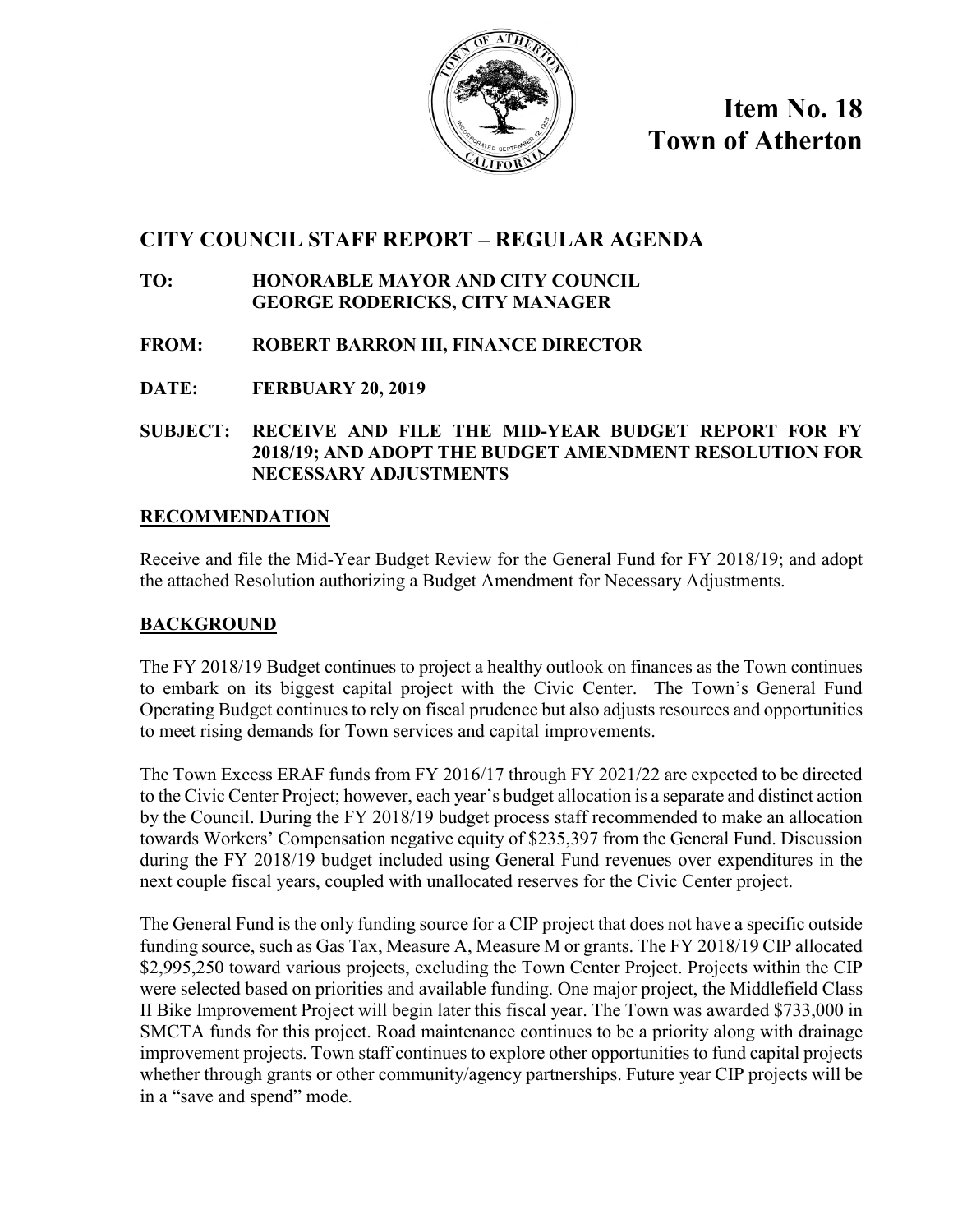## **FINDINGS | ANALYSIS**

*This Mid-Year Report is a high-level view of revenues and expenditures at the half-way point of the fiscal year. It updates the City Council on the Town's financial position for the current fiscal year and makes a recommendation for any adjustments needed based on changed needs or priorities. It does not involve a discussion of line-item expenditures and revenues.* 

The Mid-Year Report is focused on the Town's General Fund as the main operating fund for the Town. Staff reviewed and made internal adjustments as necessary to account for changing needs and priorities within each department, taking into account anticipated expenditures for the remainder of the year within each respective line-item. *Any adjustments beyond the department level budget or transfers between departments or funds must be approved by the City Council.*

There are two areas that necessitate adjustments and require Council level approval and adjustment. These total \$9,000 across the departments of Administration and Public Works. These will be discussed in detail later in this Staff Report.

Town revenues are expected to exceed projections for the fiscal year by \$1,403,777 (inclusive of ERAF). Budget amendments are not necessary to reflect increases in revenues but are prepared for expenditure adjustments that go above the approved department budget.

### *REVENUES*

#### *Property Tax Revenues*

The FY 2018/19 Budget projected property tax revenues of \$11,054,912. This revenue expectation represented a 4.4% increase over the FY 2017/18 Adjusted Budget. It is anticipated that property tax revenues will increase \$253,092 for total property tax revenue of \$11,308,004 or a 2.3% increase above budget and nearly 6.8% over the prior year adjusted budget.

| <b>Source</b>                   | FY 2018/2019  | Projected | Anticipated  | % Change |
|---------------------------------|---------------|-----------|--------------|----------|
|                                 | <b>Budget</b> | Change    | Revenue      |          |
| <b>Secured Property Tax</b>     | \$8,783,449   | \$165,000 | \$8,948,449  | 1.8%     |
| <b>Unsecured Property Taxes</b> | \$414,903     | \$15,311  | \$430,214    | 3.6%     |
| SB813 Redemption                | \$288,065     | \$0       | \$288,065    | 0%       |
| Property Tax in Lieu of VLF     | \$1,151,663   | \$22,781  | \$1,174,444  | 1.9%     |
| <b>Property Transfer Tax</b>    | \$416,832     | \$50,000  | \$466,832    | 11.9%    |
| <b>TOTAL</b>                    | \$11,054,912  | \$253,092 | \$11,308,004 | 2.3%     |

Property taxes comprise approximately 70% of the total General Fund revenues. From FY 2011/12 to FY 2018/19, Atherton has seen a growth of assessed property value by approximately 71 percent. The assessed property values change from FY 2017/18 to 2018/19 is \$721,068,612 and equates to a net taxable value increase of 7.06%. The Town is the  $12<sup>th</sup>$  highest in the County for property tax net value change of year-to-year growth for FY 18/19. Last year the Town was the  $7<sup>th</sup>$  highest, an indication that the rest of County property taxes are experiencing higher growth.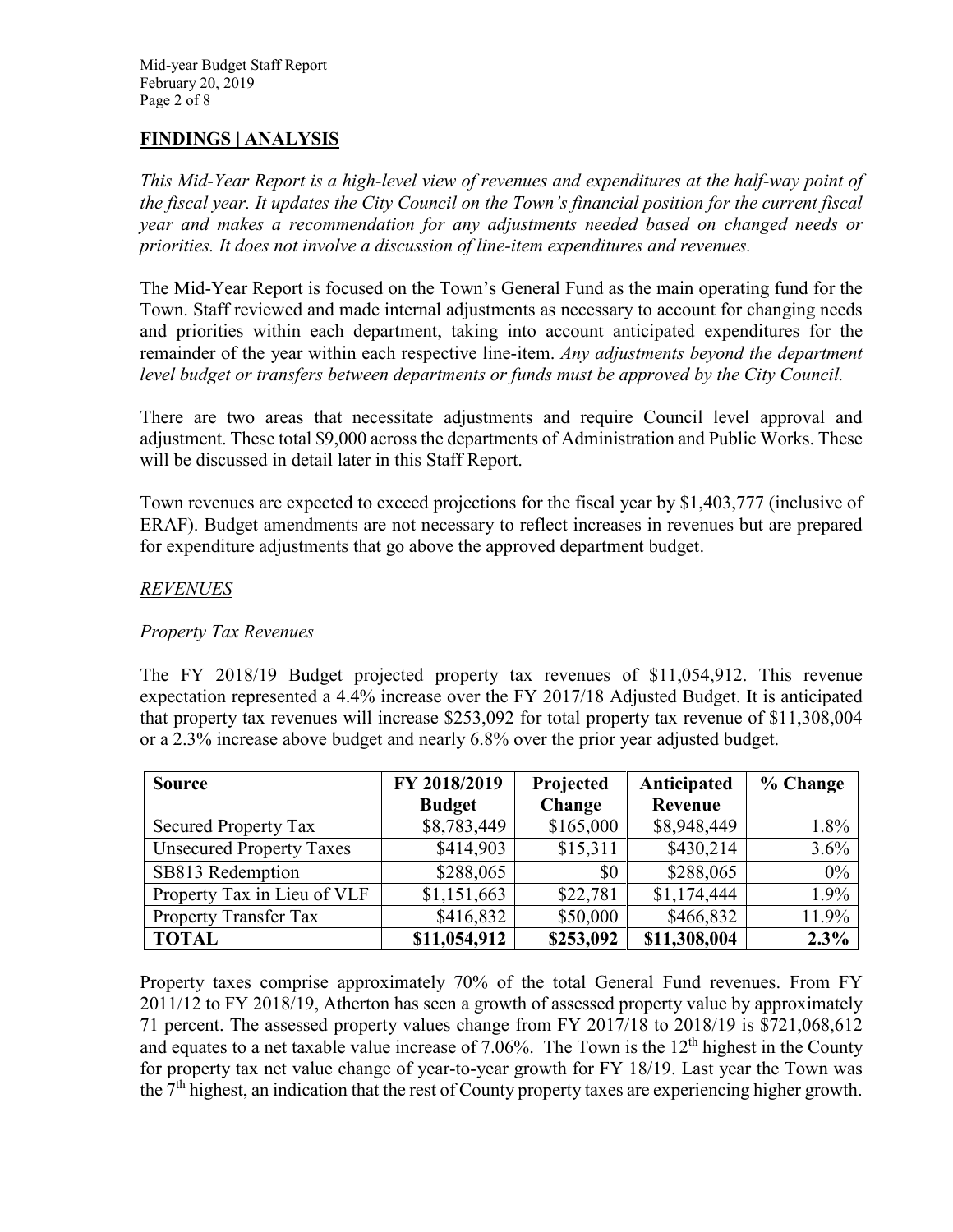*HDL Companies suggests that the Town use a projection of 4.5 to 5 percent increase in property tax revenues next year.*

### *ERAF Revenues*

The Town developed a policy in FY 2012/13 to treat ERAF as "one time" revenue for specific projects or priorities such as capital projects and contributions toward long-term liabilities. Illustrated below are the past uses of ERAF funds. From FY 2013/14 to FY 2015/16, the Town has allocated a total of \$3,211,958 of ERAF funds towards Council priorities.

| <b>Fiscal Year</b> | <b>Budget Amount</b> | <b>Actual Amount</b> | Use of Funds                           |
|--------------------|----------------------|----------------------|----------------------------------------|
| FY 2013/14         | \$700,000            | \$1,020,000          | <b>OPEB</b> Liabilities                |
| FY 2014/15         | \$700,000            | \$1,125,000          | $$680,684 - OPERB Liabilities$         |
|                    |                      |                      | $$444,316 - Works' Comp$               |
| FY 2015/16         | \$1,200,000          | \$1,066,958          | \$112,998- WC Equity                   |
|                    |                      |                      | \$548,950- CalPERS UAL                 |
|                    |                      |                      | \$405,010- Additional CIP              |
| FY 2016/17         | \$1,033,000          | \$1,103,185          | Civic Center                           |
| FY 2017/18         | \$1,066,958          |                      | $$1,280,172$ Civic Center Flow through |

With the use of ERAF funds, the Town has contributed \$5,000,000 into the OPEB Trust, reducing the long-term liability for retired employees. The ERAF revenues received from FY 2016/17 to FY 2017/18 were projected for Civic Center project use.

The State's shifting of revenues for schools resulted in a decrease of ERAF revenues to the Town in FY 2015/16. With this is in mind, staff continues to budget ERAF conservatively. The FY 2017/18 ERAF projection was set at \$1,066,958. The Town recently received its ERAF revenue for FY 2018/19 at \$1,691,772. This is an increase of \$666,792 over budget of \$1,025,000. ERAF represents potential "at risk" funds as the State continues to change its funding formulas under SB90. **ERAF revenue has fluctuated over the years from as low as \$1,020,000 to now as high as \$1,691,772.** One of the reasons for the increase is a change in distribution of funds from the County. Beginning in FY 2019/20 there are now two distributions per fiscal year of ERAF funds. The first distribution takes place in August and the second distribution in January. The changes resulted in a one-time increase during the recent January distribution. There was a one-time excess ERAF increase of \$28 million and the one time impact to the Town was \$206,210 increase of ERAF. Taking this into account, the Town still had an increase of \$460,561 compared to FY 2018/19 Budget.

It is anticipated that Excess ERAF funds from FY 2016/17 through FY 2021/22 will be used for the Civic Center project. However, as noted earlier, such allocation is a year-to-year decision by the City Council. Civic Center bids due at the end of the month and staff has advised that the use of Certificates of Participation will be necessary to balance cash flow projections. ERAF funds can be used as a source of revenue for debt service payments. *Sales Tax*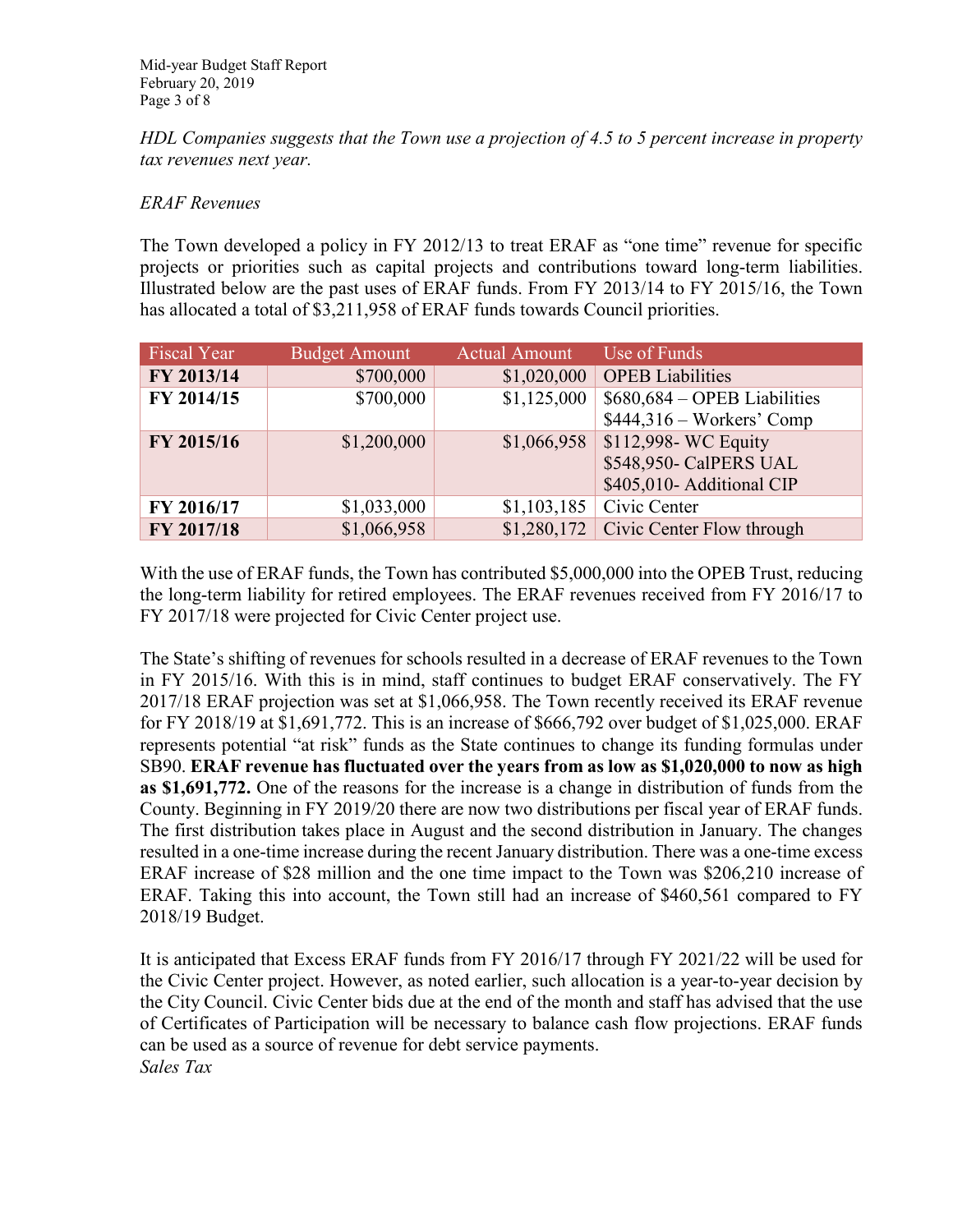There is a projected increase in Sales & Use Tax of \$22,000 for a total of \$295,999.

| <b>Source</b>             | FY 2018/2019  | Projected | Anticipated |
|---------------------------|---------------|-----------|-------------|
|                           | <b>Budget</b> | Change    | Revenue     |
| Sales & Use Tax           | \$188,981     | \$22,000  | \$210,981   |
| Prop 172 Sales Tax Police | \$85,018      | \$0       | \$85,018    |
| <b>TOTAL</b>              | \$273,999     | \$22,000  | \$295,999   |

#### *Other General Fund Revenues*

Other significant General Fund Revenues include:

- Franchise Fees
- Business Licenses
- Building & Planning Revenues
- Police Revenue
- Park Revenue

The increase in DPW revenue is due to the projected increase in encroachment permit revenue, with an estimated increase of \$80,000. During the fiscal year, the Police Department was diligent in working on partnerships with the local school districts and college to provide funding for half of the School Resource Officer Position (SRO). Estimated cost sharing total is \$90,000 and each agency is paying based on a formulaic calculation based on SRO needs. This cost sharing amount is the majority of the projected increase in Police revenue. There is an increase of Miscellaneous revenue of \$304,871 at Mid-Year, This is due to increase of C&D deposit forfeiture of approximately \$269,000 due to time limit construction and also projected increase in interest income to the Town. All other Town major revenue such as Building, Franchise Fees, Business License and Park Program revenue remain static.

| <b>Source</b>            | FY 2018/2019  | Projected    | Anticipated  | % Change |
|--------------------------|---------------|--------------|--------------|----------|
|                          | <b>Budget</b> | Change       | Revenue      |          |
| <b>Property Taxes</b>    | \$11,054,912  | \$253,092    | \$11,308,004 | 2.3%     |
| <b>Sales Taxes</b>       | \$273,999     | \$22,000     | \$295,999    | 8%       |
| <b>Franchise Fees</b>    | \$833,384     | \$0          | \$833,384    | $0\%$    |
| Intergovernmental        | \$41,222      | \$0          | \$41,222     | $0\%$    |
| <b>Business Licenses</b> | \$250,283     | \$0          | \$250,283    | $0\%$    |
| Planning Revenue         | \$268,455     | $(\$22,000)$ | \$246,455    | $-8\%$   |
| <b>Building Revenue</b>  | \$1,955,423   | \$0          | \$1,955,423  | $0\%$    |
| Police Revenue           | \$81,728      | \$98,942     | \$180,670    | 220%     |
| <b>DPW</b> Revenue       | \$441,647     | \$80,100     | \$521,747    | 18%      |
| Park Program Revenue     | \$250,983     | \$0          | \$250,983    | $0\%$    |
| Miscellaneous Revenue    | \$308,006     | \$304,871    | \$612,877    | 198%     |
| <b>TOTAL</b>             | \$15,760,042  | \$737,005    | \$16,497,047 | 4.6%     |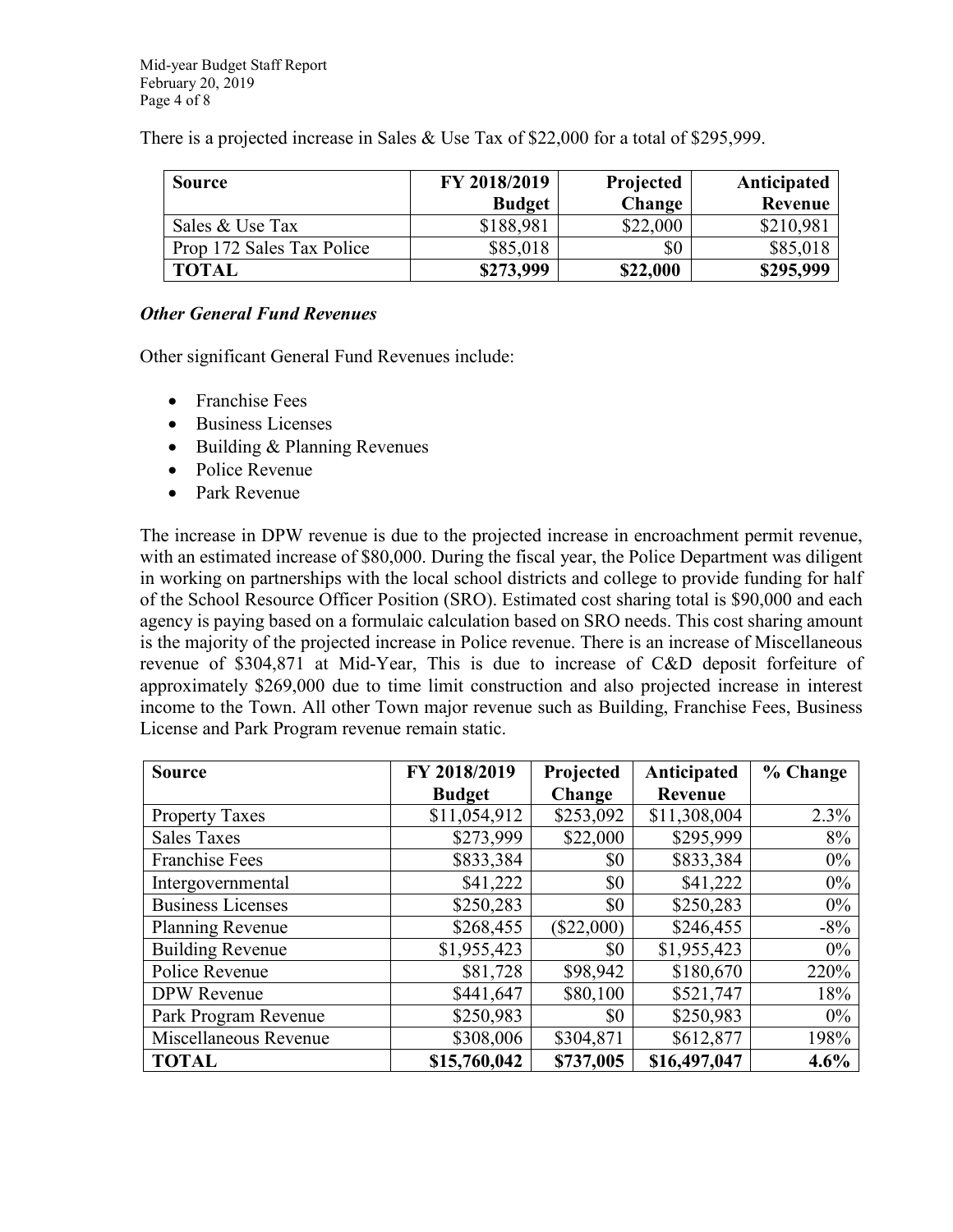Mid-year Budget Staff Report February 20, 2019 Page 5 of 8

The basic revenue increase of \$737,005 plus the ERAF increase of \$666,772 results in a total projected General Fund revenue increase for FY 2018/19 of \$1,403,777.

## *EXPENDITURES*

### *Expenditures – Departmental Adjustments*

Staff reviewed and analyzed operational projections for each department for the remainder of the fiscal year. Any changes within department budgets were netted out among line item expenses where feasible so as to not require budget adjustments. Internal adjustments were made to account for changing needs and priorities taking into account anticipated expenditures for the remainder of the year within each respective line-item.

*There were no major increases across most departments to necessitate additional appropriations.* 

*Budget adjustments are due to one-time expense increases or new contracts. Overall, operating expenditures are within budgeted expectations, while we maintain Council and operational priorities.* There are two adjustments needed to the operating budget.

### *Administration – Budget Amendment of \$2,500*

1) An increase of \$2,500 is needed for employee recognition program. This program includes an all employee luncheon and a recognition of awards for years of service milestones. The program allows for a recognition benefit that offers exclusive awards that are earned by Town employees.

#### *Public Works – Budget Amendment of \$6,500*

2) There is an increase in contract custodial service expense for Park and Facility Maintenance departments. This is due to the Town finding an alternative custodial service to provide custodial maintenance on a month to month basis while the Town enters the construction phase of the Civic Center project.

Other Department Expenditures – City Council, City Attorney, Finance, Building, Police, Planning, Inter-department

#### *There are no other adjustments required within the FY 2018/19 Budget.*

#### *Expenditure Summary*

With the departmental adjustments for City Council, Building, and Public Works noted above, the FY 2017/18 Adjusted Budget by Department looks as follows: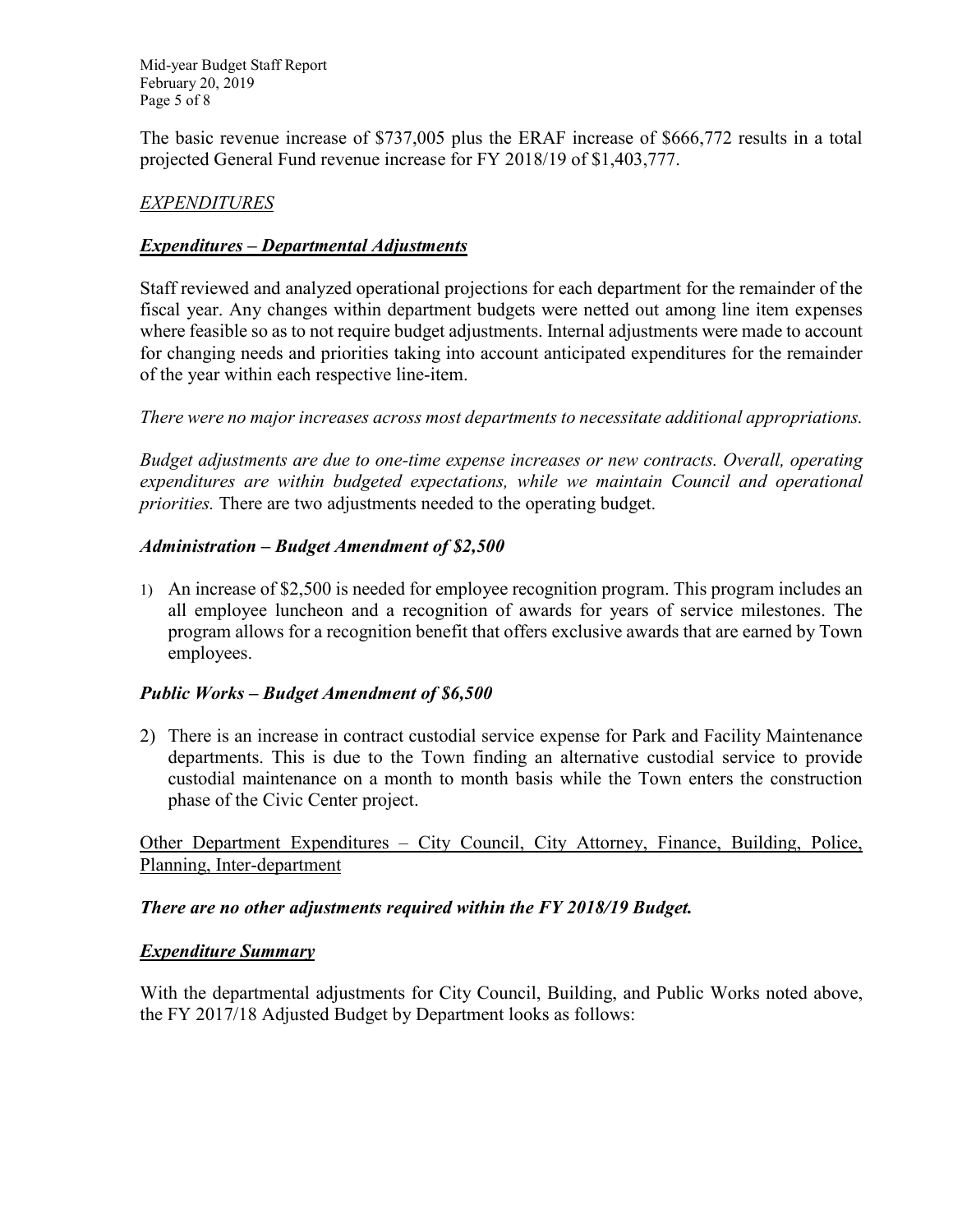| <b>Department</b> | FY 2018/2019           | <b>NET Mid-Year</b> | FY 2018/2019           |
|-------------------|------------------------|---------------------|------------------------|
|                   | <b>Adjusted Budget</b> | <b>Adjustments</b>  | <b>Adjusted Budget</b> |
| City Council      | \$78,880               |                     | \$78,880               |
| Administration    | \$792,752              | \$2,500             | \$795,252              |
| City Attorney     | \$204,000              |                     | \$204,000              |
| Finance           | \$721,355              |                     | \$721,355              |
| Planning          | \$279,998              |                     | \$279,998              |
| <b>Building</b>   | \$1,445,574            |                     | \$1,445,574            |
| Inter-department  | \$639,598              |                     | \$639,598              |
| Police            | \$7,726,089            |                     | \$7,726,089            |
| Public Works      | \$2,199,788            | \$6,500             | \$2,206,288            |
| <b>Total</b>      | \$14,088,034           | \$9,000             | \$14,097,034           |

### *Total Budget Summary*

Revenues, inclusive of ERAF, are \$18,188,819. This provides a net positive change in fund balance of \$4,094,285 at year-end and an anticipated ending fund balance of \$21,023,892 (inclusive of the mandatory reserves).

| Revenue                                   | <b>Amount</b> |
|-------------------------------------------|---------------|
| General Fund                              | \$16,497,047  |
| <b>ERAF Revenues</b>                      | \$1,691,772   |
| <b>Total General Fund Revenue Sources</b> | \$18,188,819  |
|                                           |               |
| <b>Expenditures</b>                       |               |
| <b>General Fund Expenditures</b>          | \$14,097,034  |
| <b>Total General Fund Expenditures</b>    | \$14,097,034  |
| <b>Net Change In Fund Balance</b>         | \$4,091,785   |

The FY 2018/19 beginning total fund balance is \$17,165,004 (inclusive of the mandatory reserves). At the conclusion of this fiscal year, after the transfer outs and the above-reflected departmental adjustments, the end of year fund balance projection is \$21,021,392 (this includes all mandatory reserves).

| FY 2018/19 Beginning Fund Balance         | \$17,165,004   |
|-------------------------------------------|----------------|
| FY 2018/19 Projected Revenues             | \$18,188,819   |
| <b>Total Available Funds</b>              | \$35,353,823   |
|                                           |                |
| Transfer out FY 2018/19 Workers' Comp     | $(\$235,397)$  |
| Net Mid-Year Adjustments                  | $(\$9,000)$    |
| FY 2018/19 Expenditures (Original Budget) | (\$14,088,034) |
|                                           |                |
| FY 2018/19 Projected Year End Balance     | \$21,021,392   |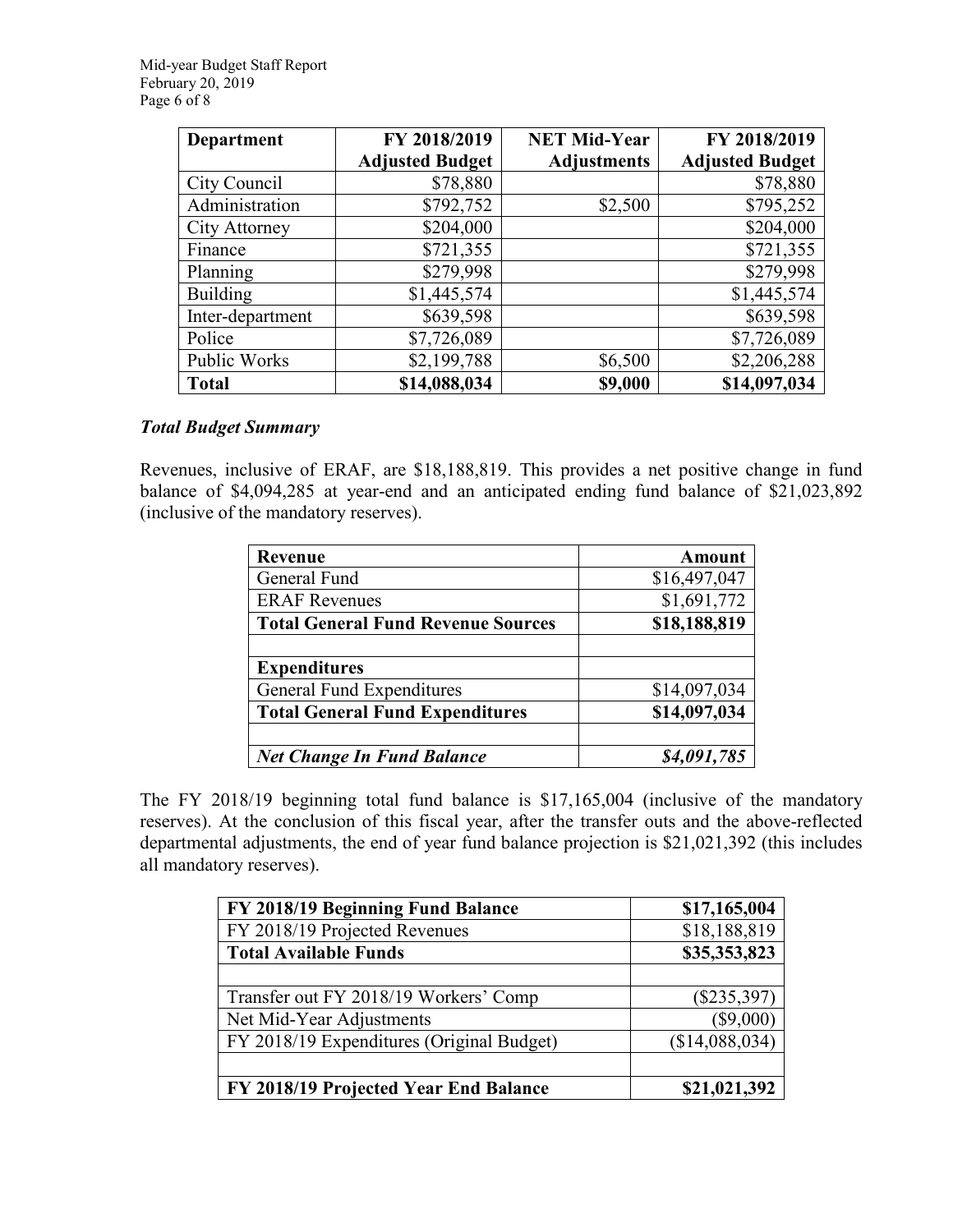| 15% Emergency Reserve Requirement             | $(\$2,114,555)$ |
|-----------------------------------------------|-----------------|
| 20% Contingency Reserve Requirement           | (\$2,819,407)   |
| Capital Facilities Replacement Reserve        | $(\$505,000)$   |
| FY 2018-19 Projected Unallocated Fund Balance | \$15,582,430    |

With the FY 2018/19 projected unallocated surplus above, the estimated known revenue allocation and funding toward Civic Center is as follows.

| <b>Civic Center Project General Fund Funding</b> |               |  |  |
|--------------------------------------------------|---------------|--|--|
| <b>Item</b>                                      | <b>Amount</b> |  |  |
| Allocation of FY 2019/20 ERAF (Estimated)        | \$1,035,250   |  |  |
| Allocation of FY 2020/21 ERAF (Estimated)        | \$1,040,426   |  |  |
| Allocation of FY 2021/22 ERAF (Estimated)        | \$1,050,830   |  |  |
| <b>Estimated ERAF</b>                            | \$3,126,506   |  |  |
|                                                  |               |  |  |
| FY 18-19 Projected General Fund Unallocated      | \$15,582,430  |  |  |
| Surplus                                          |               |  |  |
|                                                  |               |  |  |
| <b>Existing CIP Unallocated Surplus</b>          | \$4,423,138   |  |  |
| <b>Atherton Now</b>                              | \$4,576,976   |  |  |
| <b>General Fund Funding</b>                      | \$27,709,050  |  |  |

*The estimated General Funding available is \$27,709,050. Coupled with estimated General Fund revenue excess surplus from FY 2020 through FY 2022 of \$3,473,494 (residual estimated ERAF + Rev Surplus \$2.2M per year), the total revenue funding available estimates \$31,182,544. The revenue estimate provided to the Council in December 2018 was \$30,536,382.*

## *Upcoming CIP Projects*

In FY 2018/19 Budget, the CIP anticipates \$2,995,250 in capital projects. Besides the Town Civic Center project, one major CIP project in the FY is the Middlefield Road Class II Bike Improvement project. The current project includes the entire segment of Middlefield Road within the Town of Atherton (Ravenswood Avenue to Jennings Lane). The Town was awarded a SMCTA grant in the amount of \$733,000 for the Middlefield Road Class II Bike Improvement Project. The estimated amount of this project is \$1,433,000. The Town expects to realize additional savings of approximately \$360,000 due to associated PG&E gas main replacement along Middlefield Road.

Street maintenance is a continued priority as the Town has yearly street maintenance program. Remaining project in the current FY for the CIP include \$775,000 for annual road maintenance program and \$428,000 for the Stockbridge Valley gutter project. With no additional special tax revenue for the Town major projects in the CIP, the Town follows the "save then spend" approach for capital projects over multiple years. The General Fund is the only funding source for a CIP project that does not have a specific outside funding source.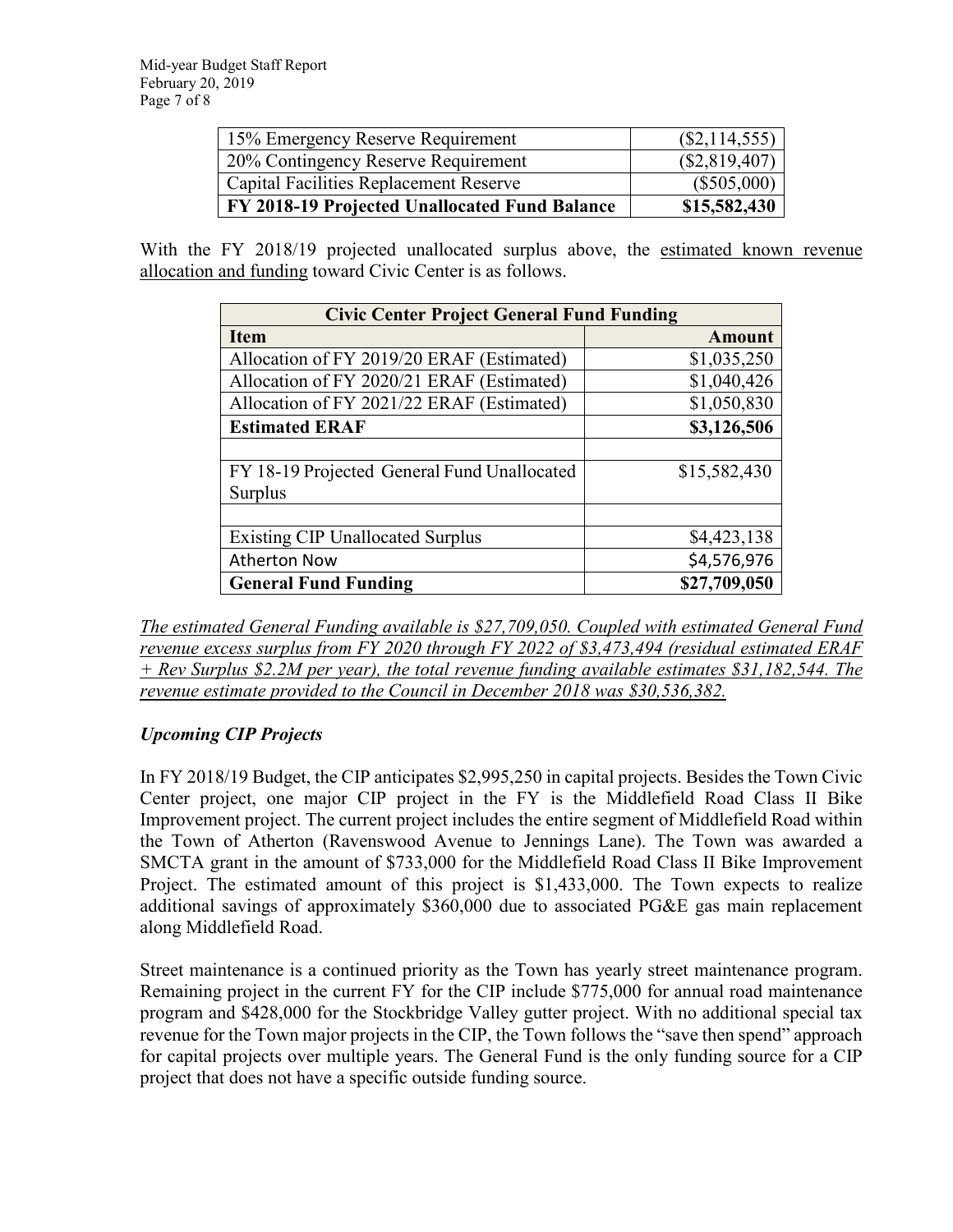Below are the budgeted cost estimates of anticipated or already undertaken projects in FY 2018/19:

| <b>Capital Project</b>                   | <b>Status</b>              | <b>Estimate</b> | <b>Expended</b> |
|------------------------------------------|----------------------------|-----------------|-----------------|
| <b>Series Street Light</b>               | Completed                  | \$847,043       | \$724,003       |
| <b>Road Maintenance- Street Patching</b> | Pending Award              | \$200,000       | SO.             |
| <b>Road Maintenance- Slurry Seal</b>     | Pending Award              | \$175,000       | \$0             |
| <b>Improvements</b><br><b>Drainage</b>   | Completed                  | \$500,000       | \$295,411       |
| <b>Stockbridge Avenue Valley Gutter</b>  |                            |                 |                 |
| <b>BPMP Middlefield Class II</b>         | Pending Design to Council  | \$1,433,000     | \$182,600       |
| <b>Park Capital Improvements</b>         | Pending Review Staff Level | \$149,250       | SO.             |
| <b>ADLP Traffic Study</b>                | <b>Contract Awarded</b>    | \$30,000        | \$25,366        |
| <b>NMTP</b>                              | Ongoing                    | \$10,000        | SO.             |
| <b>Upper Channel monitoring</b>          | Ongoing                    |                 |                 |
|                                          |                            | \$10,000        | \$8,000         |
| <b>Road Maintenance- Street Overlay</b>  | Pending Award              | \$400,000       | \$0             |
| <b>Civic Center Project</b>              | Pending Award              | \$54,000,000    | \$6,382,741     |

As is the case in previous years, some projects will cross multiple fiscal years and may include funding in multiple years. With completed Master Plans, staff will continue to identify projects and costs within the 5-year program. These costs will be offset through application of pertinent grants, and the "save & spend" mode from other specific funding sources such as Gas Tax, Measure A funds and General Fund.

## **POLICY CONSIDERATIONS**

The Mid-Year Budget Report is an opportunity to make adjustments and course corrections based on unanticipated changes and the goals and priorities of the City Council. If there are projects or priorities that the Council wishes to address at mid-year, this is the opportunity to do so. The Mid-Year Budget Report encompasses all changes to the budget thus far in the Fiscal Year.

## **FISCAL IMPACT**

Discussed above, the overall fiscal impact to the General Fund as a result of the mid-year expenditure adjustments is a General Fund expenditure increase of \$9,000 (.0001%) against a General Fund (only) revenue increase of \$737,005 (4.6%).

## **PUBLIC NOTICE**

Public notification was achieved by posting the agenda, with this agenda item being listed, at least 72 hours prior to the meeting in print and electronically. Information about the project is also disseminated via the Town's electronic News Flash and Atherton Online. There are approximately 1,200 subscribers to the Town's electronic News Flash publications. Subscribers include residents as well as stakeholders – to include, but be not limited to, media outlets, school districts, Menlo Park Fire District, service provides (water, power, and sewer), and regional elected officials.

## **ATTACHMENT**

Resolution of the City Council of the Town of Atherton Approving Mid-Year FY 2018/19 Budget Adjustment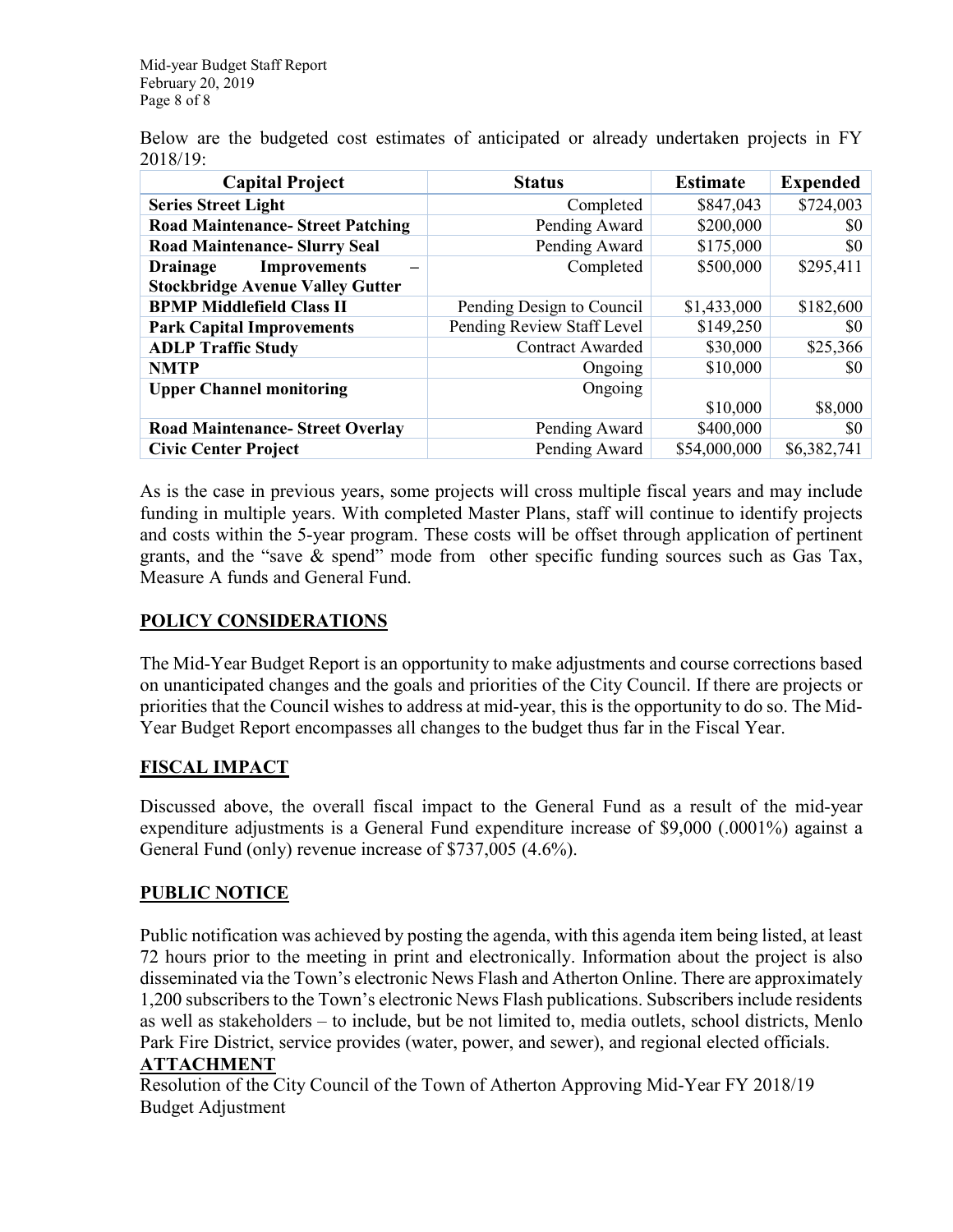#### **RESOLUTION NO. 19-xx**

## **A RESOLUTION OF THE CITY COUNCIL OF THE TOWN OF ATHERTON APPROVING MID-YEAR BUDGET AMENDMENT FOR FY 2018/19**

**\_\_\_\_\_\_\_\_\_\_\_\_\_\_\_\_\_\_\_\_\_\_\_\_\_\_\_\_\_\_\_\_\_\_\_\_\_\_\_\_\_**

**WHEREAS,** the City Council supports the proposal of the Mid-Year Budget review; and

**WHEREAS,** to account for increase in Administrative department expense, a corresponding adjustment in expenditures is necessary in Special Events and Awards for \$2,500; and

**WHEREAS**, to account for an increase contract custodial services for Park and Facility Maintenance departments for alternative custodial service provider for \$6,500; and

**WHEREAS,** in review of the General Fund at Mid-Year for Fiscal Year 2018-2019, , these adjustments are to be made to the Operating Budget as set forth in Exhibit A, attached hereto and incorporated herein.

NOW, THEREFORE, BE IT RESOLVED that the City Council of the Town of Atherton does hereby approve an amendment to the FY 2018-19 Town Budget to enact the changes identified on Exhibit A attached hereto.

PASSED AND ADOPTED at a meeting of the City Council of the Town of Atherton held on the  $20<sup>th</sup>$  day of February, 2019 by the following vote:

AYES: Council members: NOES: Council members: ABSENT: Council members:

> Bill Widmer, MAYOR Town of Atherton

\_\_\_\_\_\_\_\_\_\_\_\_\_\_\_\_\_\_\_\_\_\_\_\_

ATTEST:

 $\mathcal{L}_\mathcal{L}$  , which is a set of the set of the set of the set of the set of the set of the set of the set of the set of the set of the set of the set of the set of the set of the set of the set of the set of the set of Theresa N. DellaSanta, City Clerk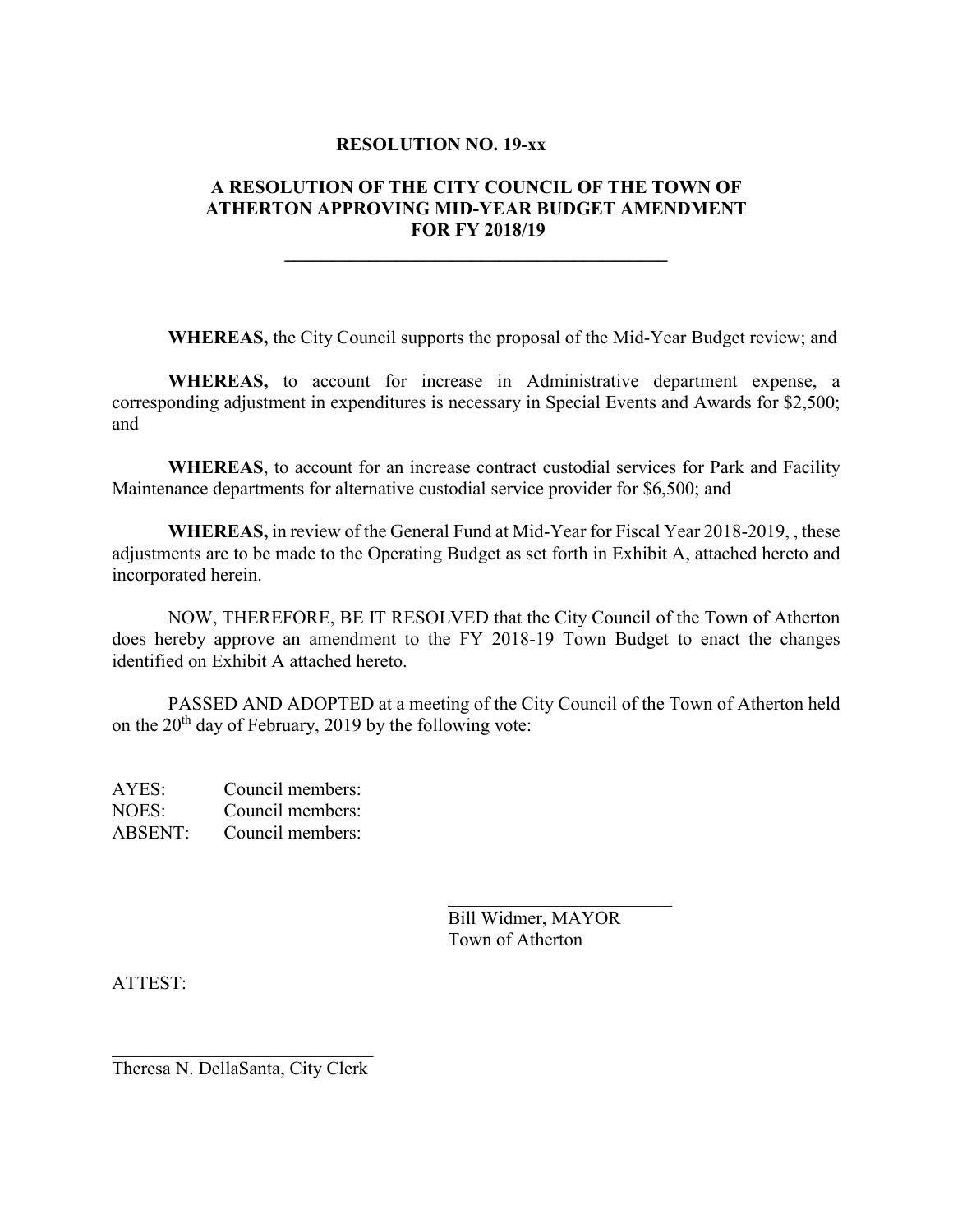APPROVED AS TO FORM:

 $\mathcal{L}_\mathcal{L}$  , which is a set of the set of the set of the set of the set of the set of the set of the set of the set of the set of the set of the set of the set of the set of the set of the set of the set of the set of William B. Conners, City Attorney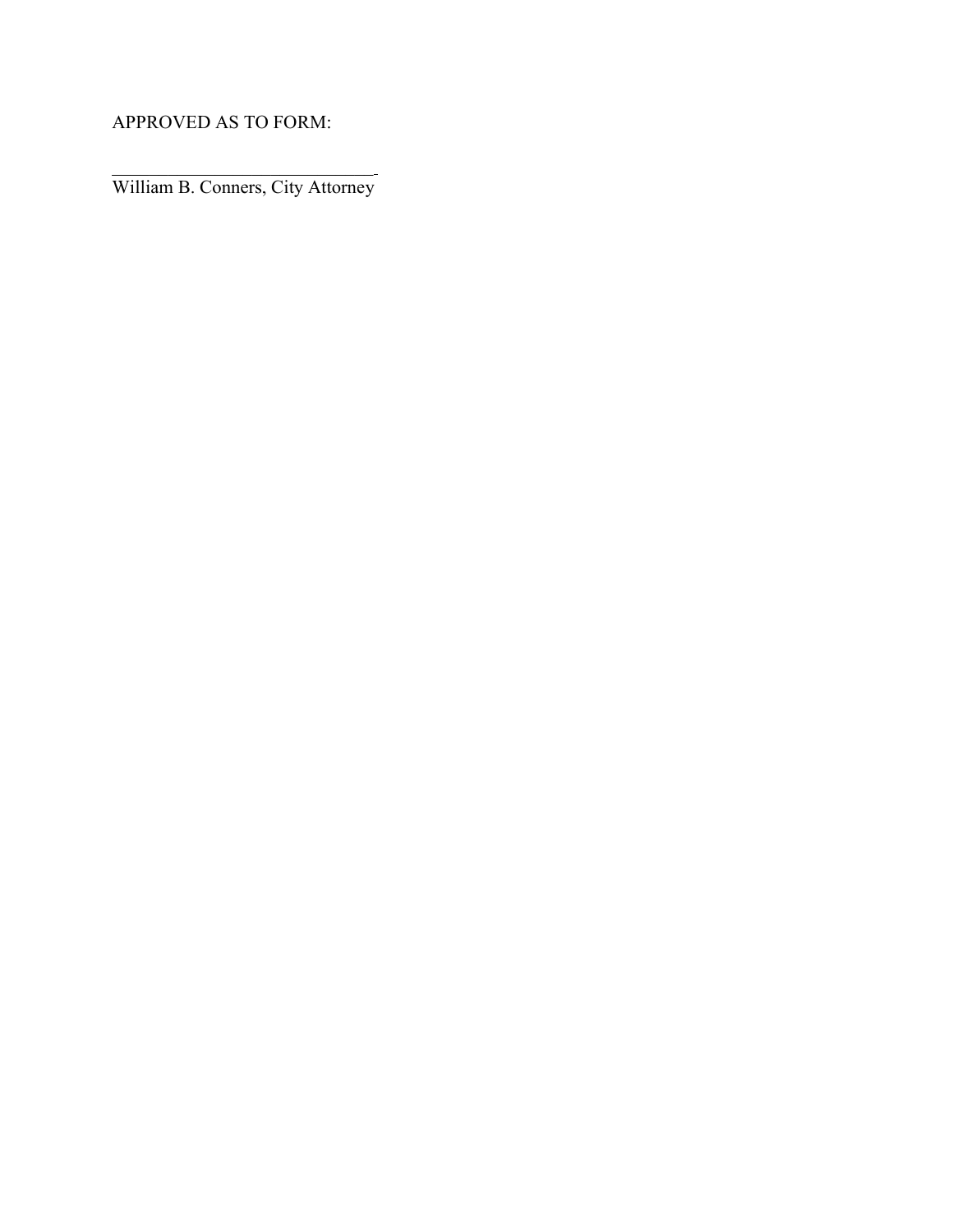# **EXHIBIT A**

### **Town of Atherton Budget Amendment Request**

## **Transfer \$9,000 From:**

## **2018/2019 Un-appropriated General Fund Balance**

**To:**

**2018/2019**

| 101-12-54019-012 Special Events and Awards   | \$2,500        |
|----------------------------------------------|----------------|
| 101-57-53008-057 Contract Custodial Services | <b>\$4,800</b> |
| 101-59-53008-059 Contract Custodial Services | \$1,700        |
|                                              | \$9,000        |

**Total Adjustment \$9,000**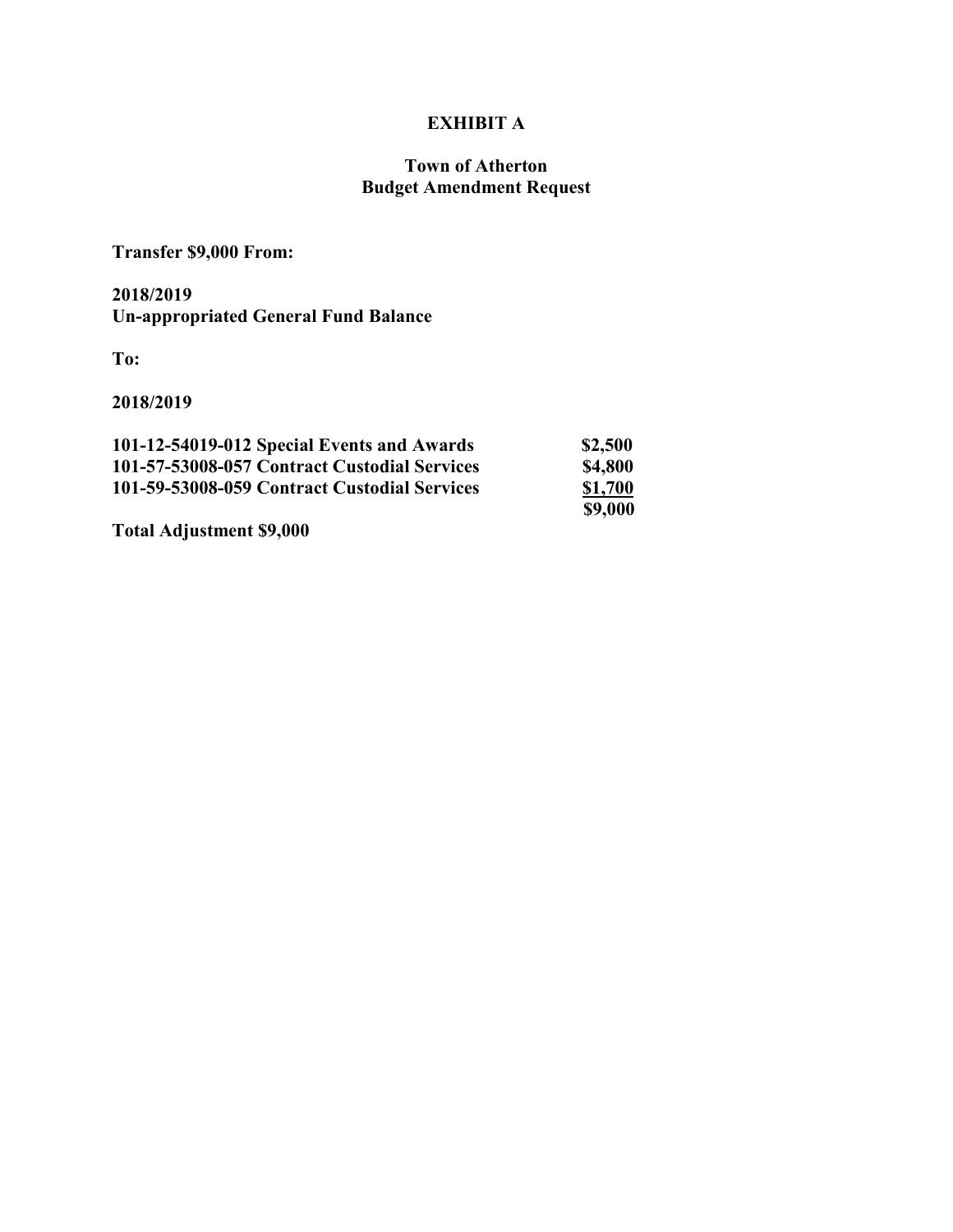| Town of Atherton                          |                                                               |                                   |                                                         | <b>Exhibit A</b>                              |                              |                        |                        |
|-------------------------------------------|---------------------------------------------------------------|-----------------------------------|---------------------------------------------------------|-----------------------------------------------|------------------------------|------------------------|------------------------|
|                                           |                                                               | General Fund                      |                                                         |                                               |                              |                        |                        |
| Mid-Year Revenues and Expenditures Review |                                                               |                                   |                                                         |                                               |                              |                        |                        |
|                                           |                                                               | 2018-19                           |                                                         |                                               |                              |                        |                        |
|                                           |                                                               |                                   |                                                         |                                               |                              |                        |                        |
| <b>Account Number</b>                     | Description                                                   | <b>Original Budget</b><br>FY 2019 | Budget<br>Amendment<br>Adjustments<br>prior to Mid-Year | 50.0%<br>Adj. Actual<br>Jul 18 thru<br>Dec 18 | % of Annual<br><b>Budget</b> | Mid-Year<br>Adjustment | Projected<br>FY 2019   |
|                                           | <b>Revenues</b>                                               |                                   |                                                         |                                               |                              |                        |                        |
| 101-00-40001-000                          | Secured Property Tax                                          | 8,783,449                         |                                                         | 4,325,422                                     | 49.2%                        | 165,000                | 8,948,449              |
| 101-00-40002-000                          | Unsecured                                                     | 414,903                           |                                                         | 430,214                                       | 103.7%                       | 15,311                 | 430,214                |
| 101-00-40004-000                          | SB813 Redemption (Suppl)                                      | 288,065                           |                                                         | 71,535                                        | 24.8%                        |                        | 288,065                |
| 101-00-40006-000<br>101-00-40008-000      | Prop Tax in Lieu of VLF (motor vehicle)<br><b>Excess ERAF</b> | 1,151,663<br>1,025,000            |                                                         | 587,222                                       | 51.0%<br>0.0%                | 22,781<br>666,772      | 1,174,444<br>1,691,772 |
| 101-00-42005-000                          | Property Transfer Tax                                         | 416,832                           |                                                         | 145,531                                       | 34.9%                        | 50,000                 | 466,832                |
|                                           | <b>Total Property Taxes</b>                                   | 12,079,912                        |                                                         | 5,559,925                                     | 46.0%                        | 919,864                | 12,999,776             |
|                                           |                                                               |                                   |                                                         |                                               |                              |                        |                        |
| 101-00-41001-000                          | Sales & Use Tax General                                       | 188,981                           |                                                         | 116,638                                       | 61.7%                        | 22,000                 | 210,981                |
| 101-00-41004-000                          | In Lieu Sales Tax/Trip Flip                                   |                                   |                                                         |                                               | #DIV/0!                      |                        |                        |
| 101-00-41002-040                          | Prop 172 Sales Tax for Police                                 | 85,018                            |                                                         | 39,571                                        | 46.5%                        |                        | 85,018                 |
|                                           | <b>Total Sales Taxes</b>                                      | 273,999                           |                                                         | 156,209                                       | 57.0%                        | 22,000                 | 295,999                |
| 01-00-42001-000                           | Franchise Taxes-PG&E                                          | 234,944                           |                                                         |                                               | 0.0%                         |                        | 234,944                |
| 101-00-42002-000                          | Franchise Tax-Cal Water                                       | 132,032                           |                                                         |                                               | 0.0%                         |                        | 132,032                |
| 101-00-42003-000                          | Franchise Tax-Garbage                                         | 320,484                           |                                                         | 134,048                                       | 41.8%                        |                        | 320,484                |
| 101-00-42004-000                          | Franchise Taxes-Cable                                         | 145,924                           |                                                         | 34,654                                        | 23.7%                        |                        | 145,924                |
|                                           | <b>Total Franchise Fees</b>                                   | 833,384                           |                                                         | 168,702                                       | 20.2%                        |                        | 833,384                |
|                                           |                                                               |                                   |                                                         |                                               |                              |                        |                        |
| 101-00-40005-000                          | Homeowners Exemption                                          | 35,932                            |                                                         | 5,199                                         | 14.5%<br>0.0%                |                        | 35,932                 |
| 101-00-40007-000                          | Motor Veh. Lic Fees (MVLF)<br>Total Intergovernmental         | 5,290<br>41,222                   |                                                         | 5,199                                         | 12.6%                        |                        | 5,290<br>41,222        |
|                                           |                                                               |                                   |                                                         |                                               |                              |                        |                        |
| 101-00-43001-000                          | <b>Business Licenses</b>                                      | 250,283                           |                                                         | 159,378                                       | 63.7%                        |                        | 250,283                |
|                                           | <b>Total Business License Tax</b>                             | 250,283                           |                                                         | 159,378                                       | 63.7%                        |                        | 250,283                |
|                                           |                                                               |                                   |                                                         |                                               |                              |                        |                        |
| 101-00-47001-020                          | Home Occupation Permit                                        | 300                               |                                                         | 200                                           | 66.7%                        |                        | 300                    |
| 101-00-47019-020                          | Zoning & Planning Fees<br><b>Total Planning Revenue</b>       | 268,155<br>268,455                |                                                         | 102,160<br>102,360                            | 38.1%<br>38.1%               | (22,000)<br>(22,000)   | 246,155<br>246,455     |
|                                           |                                                               |                                   |                                                         |                                               |                              |                        |                        |
| 101-00-47002-025                          | <b>Building Permit Fee</b>                                    | 1,073,056                         |                                                         | 584,287                                       | 54.5%                        |                        | 1,073,056              |
| 101-00-47021-025                          | <b>Building Plan Check Fee</b>                                | 701,867                           |                                                         | 236,658                                       | 33.7%                        |                        | 701,867                |
| 101-00-47034-025                          | Contract Plan Review Services                                 |                                   |                                                         |                                               | n/a                          |                        |                        |
| 101-00-47004-025                          | Grading & Drainage                                            | 88,700                            |                                                         | 29,256                                        | 33.0%                        |                        | 88,700                 |
| 101-00-47030-025<br>101-00-47009-025      | Tree Removal Plan Check<br>Photocopy Fee                      | 91,800                            |                                                         | 23,836                                        | 26.0%<br>n/a                 |                        | 91,800                 |
|                                           | <b>Total Building Revenue</b>                                 | 1,955,423                         |                                                         | 874,037                                       | 44.7%                        |                        | 1,955,423              |
| a/c                                       |                                                               |                                   |                                                         |                                               |                              |                        |                        |
| 101-00-44001-040                          | Municipal & Vehicle Code Fines (Parking)                      | 12,663                            |                                                         | 6,795                                         | 53.7%                        | 3,217                  | 15,880                 |
| 101-00-44002-040                          | Other Fines & Forfeiture (County)                             | 38,500                            |                                                         | 19,089                                        | 49.6%                        | 4,000                  | 42,500                 |
| 101-00-45005-050                          | C/CAG AB 1546                                                 |                                   |                                                         |                                               |                              |                        |                        |
| 101-00-45007-040                          | POST Reimb                                                    | 12,500                            |                                                         | 1,533                                         | 12.3%                        |                        | 12,500                 |
| 101-00-45011-040<br>101-00-45012-040      | DOJ Grant (vests)<br><b>DUI Grant</b>                         |                                   |                                                         |                                               | n/a<br>#DIV/0!               |                        |                        |
| 101-00-45016-040                          | DOC Grant                                                     |                                   |                                                         |                                               |                              |                        |                        |
| 101-00-45017-040                          | <b>ABAG Grant</b>                                             | 3,200                             |                                                         |                                               | 0.0%                         | (3,200)                |                        |
| 101-00-47005-040                          | Other Licenses & Permit                                       | 4,030                             |                                                         | 3,475                                         | 86.2%                        |                        | 4,030                  |
| 101-00-47009-040                          | Photocopy fee                                                 | 150                               |                                                         | 105                                           | 69.7%                        |                        | 150                    |
| 101-00-47011-040                          | Alarm Sign Fees                                               | 1,000                             |                                                         | 807                                           | 80.7%                        | 800                    | 1,800                  |
| 101-00-47012-040                          | Vehicle Release                                               | 1,300                             |                                                         | 455                                           | 35.0%                        |                        | 1,300                  |
| 101-00-47013-040<br>101-00-47014-040      | Police Report<br><b>Finger Printing Fee</b>                   | 150                               |                                                         |                                               | #DIV/0!<br>0.0%              |                        | 150                    |
| 101-00-47015-040                          | Affidavit of Cost                                             |                                   |                                                         |                                               | n/a                          |                        |                        |
| 101-00-47016-040                          | Special Service Fee                                           | 7,200                             |                                                         | 7,058                                         | 98.0%                        | 2,200                  | 9,400                  |
| 101-00-47017-040                          | Solicitor's Permit                                            | 155                               |                                                         | 31                                            | 20.0%                        |                        | 155                    |
| 101-00-47018-040                          | Disaster Assistance Reimbursement                             |                                   |                                                         |                                               | n/a                          |                        |                        |
| 101-00-48004-040                          | Sale of Property                                              | 850                               |                                                         |                                               | 0.0%                         |                        | 850                    |
| 101-00-48501-040<br>101-00-48502-040      | Donations<br>Miscellaneous Income                             | 30                                |                                                         |                                               | n/a<br>3736.7%               | 1,925                  | 1,955                  |
| 101-00-48503-040                          | Property Damage Reimbursement                                 |                                   |                                                         | 1,121                                         | n/a                          |                        |                        |
| 101-00-48505-040                          | <b>SRO Reimbursement</b>                                      |                                   |                                                         | 30,000                                        |                              | 90,000                 | 90,000                 |
|                                           | <b>Total Police Revenue</b>                                   | 81,728                            |                                                         | 70,469                                        | 86.2%                        | 98,942                 | 180,670                |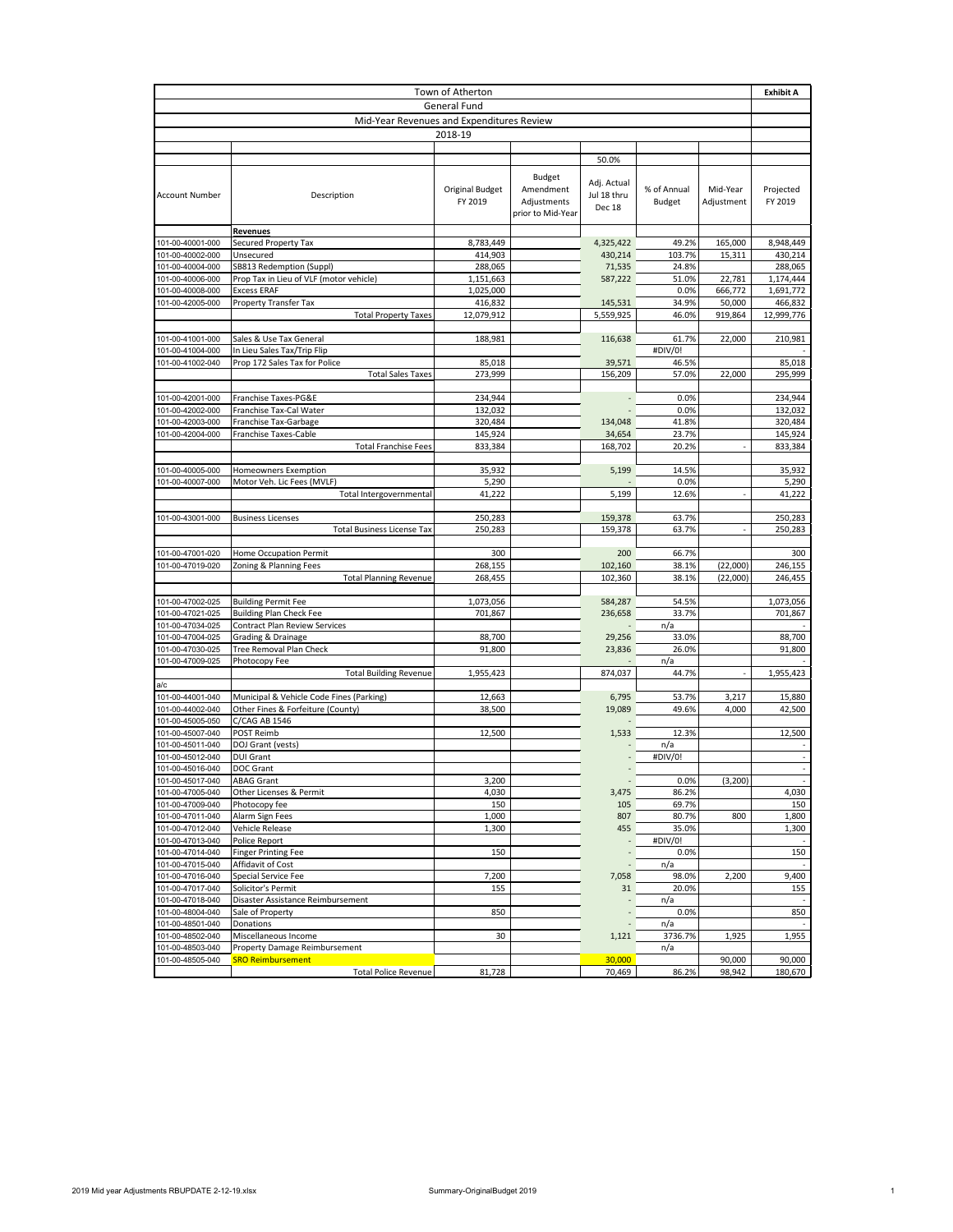| Town of Atherton                          |                                                           |                                   |                                                         |                                               |                              |                        |                      |  |  |  |
|-------------------------------------------|-----------------------------------------------------------|-----------------------------------|---------------------------------------------------------|-----------------------------------------------|------------------------------|------------------------|----------------------|--|--|--|
| General Fund                              |                                                           |                                   |                                                         |                                               |                              |                        |                      |  |  |  |
| Mid-Year Revenues and Expenditures Review |                                                           |                                   |                                                         |                                               |                              |                        |                      |  |  |  |
|                                           |                                                           | 2018-19                           |                                                         |                                               |                              |                        |                      |  |  |  |
|                                           |                                                           |                                   |                                                         |                                               |                              |                        |                      |  |  |  |
| <b>Account Number</b>                     | Description                                               | <b>Original Budget</b><br>FY 2019 | Budget<br>Amendment<br>Adjustments<br>prior to Mid-Year | 50.0%<br>Adj. Actual<br>Jul 18 thru<br>Dec 18 | % of Annual<br><b>Budget</b> | Mid-Year<br>Adjustment | Projected<br>FY 2019 |  |  |  |
| a/c<br>101-00-45005-050                   | C/CAG AB 1546                                             |                                   |                                                         |                                               | n/a                          |                        |                      |  |  |  |
| 101-00-45016-058                          | DOC-CAL RECYLCE Grant                                     | 5,000                             |                                                         |                                               |                              | (5,000)                |                      |  |  |  |
| 101-00-45017-050                          | PW ABAG Grant                                             |                                   |                                                         |                                               | n/a                          |                        |                      |  |  |  |
| 101-00-45019-050                          | <b>Grants DPW</b>                                         |                                   |                                                         |                                               | n/a                          |                        |                      |  |  |  |
| 101-00-45021-053                          | Highway Maintenance Reimbursement                         | 35,700                            |                                                         |                                               | 0.0%                         |                        | 35,700               |  |  |  |
| 101-00-47003-050                          | Encroachment                                              | 326,400                           |                                                         | 315,297                                       | 96.6%                        | 85,100                 | 411,500              |  |  |  |
| 101-00-47009-050                          | Photocopy Fee                                             |                                   |                                                         |                                               | n/a                          |                        |                      |  |  |  |
| 101-00-47031-030                          | <b>Tree Inspection Fee</b>                                | 29,198                            |                                                         | 11,908                                        | 40.8%                        |                        | 29,198               |  |  |  |
| 101-00-47036-030                          | Admin Citation (code enforcement)                         | 45,349                            |                                                         | 28,100                                        | 62.0%                        |                        | 45,349               |  |  |  |
| 101-00-48503-053                          | Property Damage Reimbursement<br><b>Total DPW Revenue</b> | 441,647                           |                                                         | 355,305                                       | 80.5%                        | 80,100                 | 521,747              |  |  |  |
|                                           |                                                           |                                   |                                                         |                                               |                              |                        |                      |  |  |  |
| 101-00-47022-058                          | Social Fees                                               | 103,646                           |                                                         | 59,425                                        | 57.3%                        |                        | 103,646              |  |  |  |
| 101-00-47023-058                          | <b>Meeting Fees</b>                                       | 24,000                            |                                                         | 14,927                                        | 62.2%                        |                        | 24,000               |  |  |  |
| 101-00-47025-058                          | Class Fees                                                | 32,537                            |                                                         | 11,550                                        | 35.5%                        |                        | 32,537               |  |  |  |
| 101-00-47028-058                          | Weddings                                                  | 30,000                            |                                                         | 8,475                                         | 28.3%                        |                        | 30,000               |  |  |  |
| 101-00-47029-058                          | Park Day Use Fee                                          | 13,000                            |                                                         | 8,000                                         | 61.5%                        |                        | 13,000               |  |  |  |
| 101-00-47039-058                          | Park Rev-Admin30% Non-Resident                            | 41,000                            |                                                         | 18,135                                        | 44.2%                        |                        | 41,000               |  |  |  |
| 101-00-47040-058                          | Park Rev-Admin15% Resident                                | 6,800                             |                                                         | 2,220                                         | 32.6%                        |                        | 6,800                |  |  |  |
|                                           | <b>Total Park Program Revenue</b>                         | 250,983                           |                                                         | 122,732                                       | 48.9%                        |                        | 250,983              |  |  |  |
| a/c<br>101-00-44003-000                   | Hertiage Tree Damage Fee                                  | 4,000                             |                                                         | 620                                           |                              |                        | 4,000                |  |  |  |
| 101-00-44004-000                          | <b>C&amp;D Deposit Forfeiture</b>                         | 55,000                            |                                                         | 324,871                                       | 590.7%                       | 269,871                | 324,871              |  |  |  |
| 101-00-45008-000                          | SB 90 Reimbursement                                       |                                   |                                                         |                                               | #DIV/0!                      |                        |                      |  |  |  |
| 101-00-45020-000                          | Other Reimbursements                                      |                                   |                                                         |                                               | #DIV/0!                      |                        | ÷,                   |  |  |  |
| 101-00-47005-000                          | Other Licenses & Permit                                   |                                   |                                                         |                                               | #DIV/0!                      |                        |                      |  |  |  |
| 101-00-47005-012                          | Other Licenses & Permit Admin                             | 1,800                             |                                                         | 975                                           | 54.2%                        |                        | 1,800                |  |  |  |
| 101-00-47008-000                          | Document/research Fee                                     |                                   |                                                         |                                               | n/a                          |                        |                      |  |  |  |
| 101-00-47009-000                          | Photocopy Fee                                             |                                   |                                                         |                                               | #DIV/0!                      |                        |                      |  |  |  |
| 101-00-47038-000                          | <b>Banner Permit Fee</b>                                  | 2,250                             |                                                         | 225                                           | 10.0%                        |                        | 2,250                |  |  |  |
| 101-00-47045-000                          | Drone Application Fee                                     | 2,250                             |                                                         | 150                                           |                              |                        | 2,250                |  |  |  |
| 101-00-48001-000<br>101-00-48002-000      | <b>Interest Income</b>                                    | 95,000<br>58,888                  |                                                         | 227,687<br>28,972                             | 239.7%<br>49.2%              | 35,000                 | 130,000              |  |  |  |
| 101-00-48003-000                          | Cell Antenna Lease<br>Property Rental - Playschool        | 78,118                            |                                                         | 41,277                                        | 52.8%                        |                        | 58,888<br>78,118     |  |  |  |
| 101-00-48004-000                          | Sale of Property                                          |                                   |                                                         |                                               | n/a                          |                        |                      |  |  |  |
| 101-00-48005-000                          | Post Office                                               | 8,000                             |                                                         | 2,554                                         | 31.9%                        |                        | 8,000                |  |  |  |
| 101-00-48501-000                          | Donations/Contributions                                   |                                   |                                                         |                                               | n/a                          |                        |                      |  |  |  |
| 101-00-48502-000                          | Miscellaneous Income                                      | 2,700                             |                                                         | 1,127                                         | 41.8%                        |                        | 2,700                |  |  |  |
| 101-00-48502-012                          | Miscellaneous Income                                      |                                   |                                                         | 90                                            |                              |                        |                      |  |  |  |
| 101-00-48505-000                          | Escheated unclaimed property                              |                                   |                                                         |                                               | n/a                          |                        |                      |  |  |  |
| 101-00-48506-000                          | <b>Mitigation Fees</b>                                    |                                   |                                                         |                                               |                              |                        |                      |  |  |  |
| 101-00-48507-000                          | Settlement Claims                                         |                                   |                                                         | 6,638                                         | n/a                          |                        |                      |  |  |  |
|                                           | <b>Total Misc. Revenues</b>                               | 308,006                           |                                                         | 635,186                                       | 206.2%                       | 304,871                | 612,877              |  |  |  |
|                                           | <b>Total Operating Revenues</b>                           | 16,785,042                        |                                                         | 8,209,502                                     | 48.9%                        | 1,403,777              | 18,188,819           |  |  |  |
|                                           |                                                           | 16,785,042                        |                                                         |                                               |                              |                        | 17,953,422           |  |  |  |
|                                           |                                                           |                                   |                                                         |                                               |                              |                        |                      |  |  |  |
|                                           | <b>Expenditures</b>                                       |                                   |                                                         |                                               |                              |                        |                      |  |  |  |
|                                           | <b>City Council Department</b>                            | 78,880                            |                                                         | 13,849                                        | 17.6%                        |                        | 78,880               |  |  |  |
|                                           | <b>Administration Department</b>                          | 792,752                           |                                                         | 403,375                                       | 50.9%                        | 2,500                  | 795,252              |  |  |  |
|                                           | <b>City Attorney Department</b>                           | 204,000                           |                                                         | 92,272                                        | 45.2%                        |                        | 204.000              |  |  |  |
|                                           | <b>Finance Department</b>                                 | 721,355                           |                                                         | 357,537                                       | 49.6%                        |                        | 721,355              |  |  |  |
|                                           | Planning                                                  | 279,998                           |                                                         | 111,130                                       | 39.7%                        |                        | 279,998              |  |  |  |
|                                           | <b>Building Department</b>                                | 1,445,574                         |                                                         | 625,220                                       | 43.3%                        |                        | 1,445,574            |  |  |  |
|                                           | Interdepartmental<br>Police Department                    | 639,598<br>7,726,089              |                                                         | 158,676<br>4,102,134                          | 24.8%<br>53.1%               |                        | 639,598<br>7,726,089 |  |  |  |
|                                           | <b>Public Works Department</b>                            | 2,199,788                         |                                                         | 789,704                                       | 35.9%                        | 6,500                  | 2,206,288            |  |  |  |
|                                           | <b>Total Operating Expenditures</b>                       | 14,088,034                        |                                                         | 6,653,897                                     | 47.2%                        | 9,000                  | 14,097,034           |  |  |  |
|                                           |                                                           |                                   |                                                         |                                               |                              |                        |                      |  |  |  |
|                                           | <b>Excess (Deficiency) of Revenues</b><br>Over            |                                   |                                                         |                                               |                              |                        |                      |  |  |  |
|                                           | <b>Expenditures</b>                                       | 2,697,008                         |                                                         | 1,555,605                                     | 57.7%                        | 1,394,777              | 4,091,785            |  |  |  |
|                                           |                                                           |                                   |                                                         |                                               |                              |                        |                      |  |  |  |